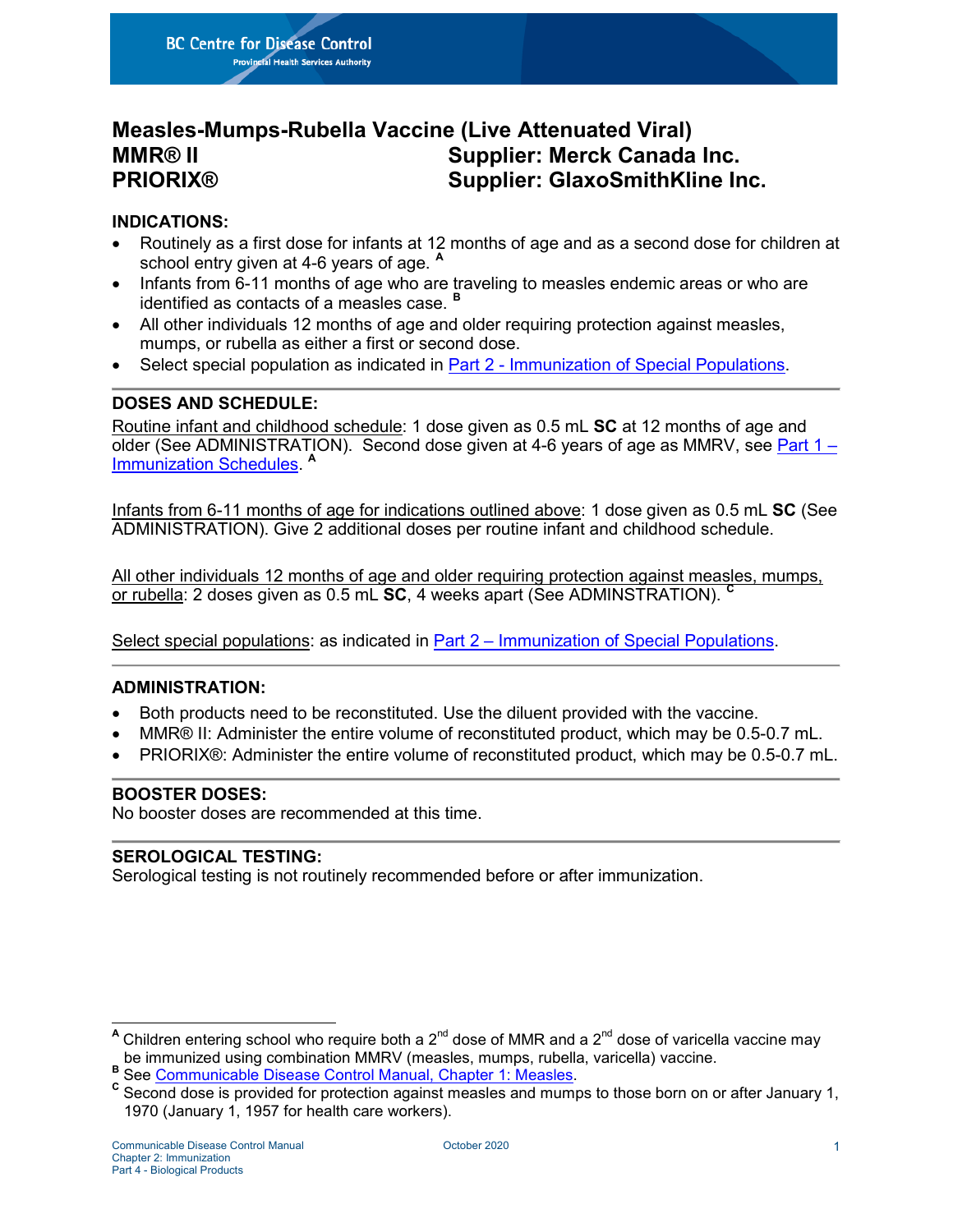**BC Centre for Disease Control Provincial Health Services Authority** 

# **Measles-Mumps-Rubella Vaccine (Live Attenuated Viral) MMR® II Supplier: Merck Canada Inc. PRIORIX® Supplier: GlaxoSmithKline Inc.**

### **CONTRAINDICATIONS:**

- 1. History of anaphylactic reaction to a previous dose of a measles, mumps, or rubellacontaining vaccine or to any component of the product (See SPECIAL CONSIDERATIONS).
- 2. Immunocompromised as a result of disease or therapy: consult the appropriate health care provider (either the primary care physician or nurse practitioner most familiar with the client's current medical status or a medical specialist) and obtain a written referral regarding the appropriateness of MMR vaccine administration to persons whose immune status may be suppressed as a result of disease or therapy. Use [Referral Form for MMR Vaccination](http://www.bccdc.ca/resource-gallery/Documents/Guidelines%20and%20Forms/Guidelines%20and%20Manuals/Epid/CD%20Manual/Chapter%202%20-%20Imms/Part2/ReferralFormMMR.pdf) located in Part 2 – Immunization of Special Populations. For more information on affected populations see Part 2 – [Immunization of Special Populations, Specific](http://www.bccdc.ca/health-professionals/clinical-resources/communicable-disease-control-manual/immunization/immunization-of-special-populations)  [Immunocompromising Conditions.](http://www.bccdc.ca/health-professionals/clinical-resources/communicable-disease-control-manual/immunization/immunization-of-special-populations)
- 3. Family history of congenital immunodeficiency. See Appendix C [Contraindications and](http://www.bccdc.ca/resource-gallery/Documents/Guidelines%20and%20Forms/Guidelines%20and%20Manuals/Epid/CD%20Manual/Chapter%202%20-%20Imms/Appendix_C_ContraindicationsPrecautions.pdf)  Precautions for Immunization, Section 2 [Assessment for Contraindications and Precautions.](http://www.bccdc.ca/resource-gallery/Documents/Guidelines%20and%20Forms/Guidelines%20and%20Manuals/Epid/CD%20Manual/Chapter%202%20-%20Imms/Appendix_C_ContraindicationsPrecautions.pdf)
- 4. Pregnancy: Counsel female recipients to avoid pregnancy for 1 month following immunization. Risk is theoretical and has not been observed. Inadvertent immunization during pregnancy is not considered a medical indication for therapeutic abortion and the pregnant woman should be reassured that teratogenicity from the vaccine has not been observed.
- 5. Physician-diagnosed significant thrombocytopenia after  $1<sup>st</sup>$  dose of MMR vaccine with no other cause identified. In such individuals the risk of recurrence of thrombocytopenia following a  $2<sup>nd</sup>$  dose of measles-containing vaccine is not known. Testing to confirm immunity to measles and mumps, the components for which a  $2<sup>nd</sup>$  dose is recommended to ensure optimal protection, may help inform the decision.

# **PRODUCT COMPONENTS:**

#### MMR® II:

Potential allergens: hydrolyzed gelatin, neomycin, phenol red, fetal bovine serum, egg protein (See SPECIAL CONSIDERATIONS).

Other componments: sorbitol, Medium 199 with Hank's salts, sodium phosphate monobasic, sodium phosphate dibasic (anhydrous), sucrose, sodium bicarbonate, Minimum Essential Medium (Eagle's), potassium phosphate dibasic (anhydrous), monosodium L-glutamate monohydrate, potassium phosphate monobasic, recombinant human albumin.

#### PRIORIX®:

Potential allergens: neomycin sulphate, egg protein (See SPECIAL CONSIDERATIONS). Other components: amino acids, lactose, mannitol, sorbitol.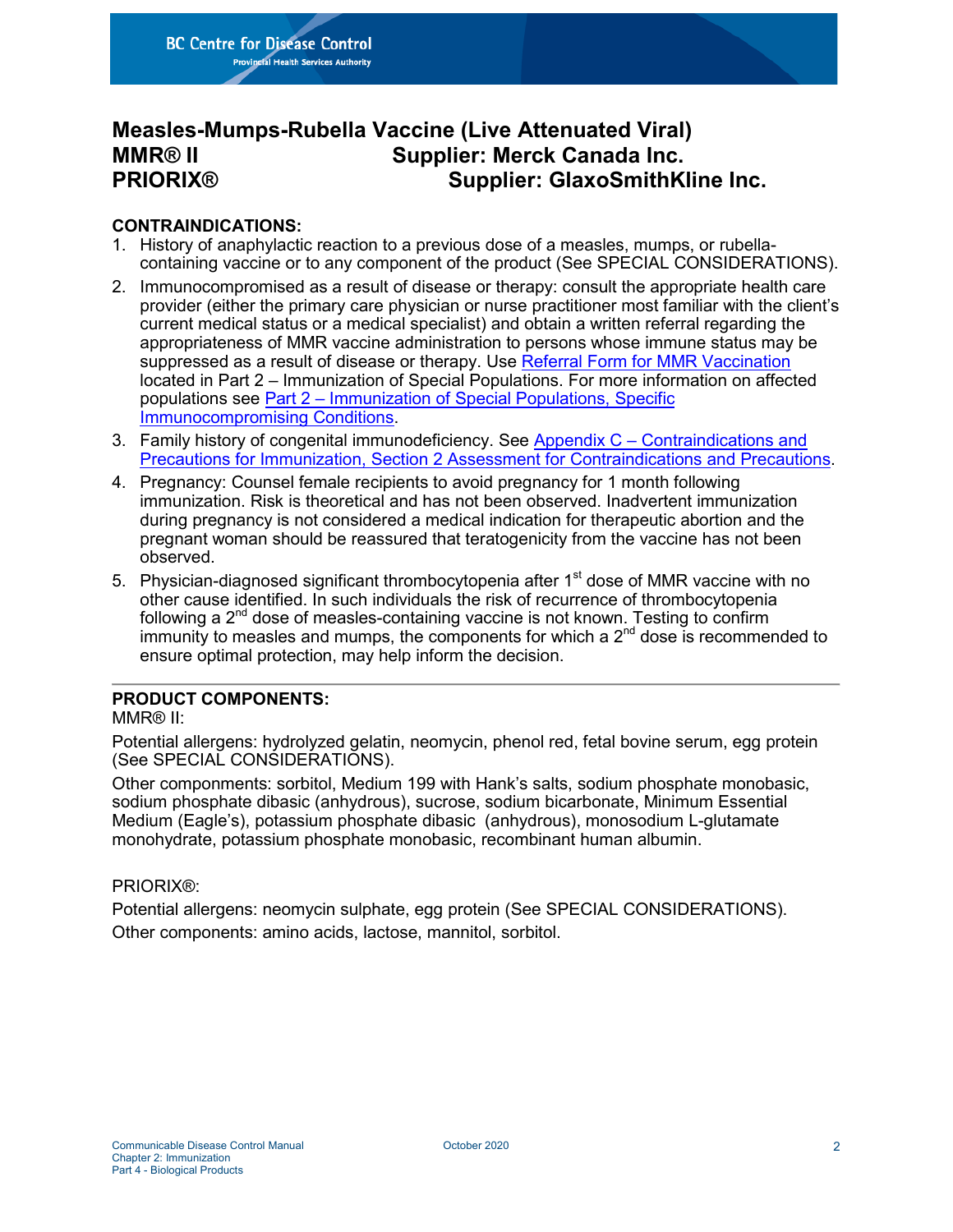**BC Centre for Disease Control Provincial Health Services Authority** 

# **Measles-Mumps-Rubella Vaccine (Live Attenuated Viral) MMR® II Supplier: Merck Canada Inc. PRIORIX® Supplier: GlaxoSmithKline Inc.**

# **PRECAUTIONS:**

- MMR immunization should be given on the same day or delayed until 4 weeks after administration of another live parenteral vaccine.
- For certain immunocompromised clients only: separate administration of MMR and varicella vaccine by at least 4 weeks. For additional information see Part 2 – [Immunization of Special](http://www.bccdc.ca/health-professionals/clinical-resources/communicable-disease-control-manual/immunization/immunization-of-special-populations)  [Populations, Specific Immunocompromising Conditions.](http://www.bccdc.ca/health-professionals/clinical-resources/communicable-disease-control-manual/immunization/immunization-of-special-populations)
- TB skin testing should be completed on the same day as MMR immunization or after an interval ≥ 4 weeks.
- Recent administration of an immune globulin preparation or blood product. See [Part](http://www.bccdc.ca/resource-gallery/Documents/Guidelines%20and%20Forms/Guidelines%20and%20Manuals/Epid/CD%20Manual/Chapter%202%20-%20Imms/Part4/Ig_BloodTimingIntervals.pdf) 4 [Biological Products, Immune Globulin Preparations or Blood: Timing Intervals for Vaccines](http://www.bccdc.ca/resource-gallery/Documents/Guidelines%20and%20Forms/Guidelines%20and%20Manuals/Epid/CD%20Manual/Chapter%202%20-%20Imms/Part4/Ig_BloodTimingIntervals.pdf)  [Containing Live Measles, Mumps, Rubella, or Varicella Virus.](http://www.bccdc.ca/resource-gallery/Documents/Guidelines%20and%20Forms/Guidelines%20and%20Manuals/Epid/CD%20Manual/Chapter%202%20-%20Imms/Part4/Ig_BloodTimingIntervals.pdf)
- Women who receive RhIg postpartum and are eligible for MMR vaccine should generally wait 3 months before being vaccinated with this vaccine. However, if there is a risk of exposure to measles, mumps, or rubella, a risk of pregnancy in the 3-month postpartum period, or a risk the vaccine may not be given later, MMR vaccine may be given prior to discharge with a  $2<sup>nd</sup>$  dose at the recommended interval if indicated. If MMR vaccine is given within 3 months of receipt of RhIg, serologic testing for rubella should be done 3 months postpartum and at least 1 month after the final dose. Women who have not mounted an antibody response should be revaccinated.

# **SPECIAL CONSIDERATIONS:**

- In view of the cumulative data indicating the safety of MMR immunization in people with a history of anaphylactic hypersensitivity to hens' eggs, NACI recommends that such individuals should be immunized according to guidelines without special precaution. As for all vaccines, NACI recommends immunization by personnel with the capability to manage adverse events including anaphylaxis following immunization. **[A](#page-2-0)**
- **Consider as immune** those persons who have had any of the following:
	- o Measles; consider as immune:
		- birth date before January 1, 1970 **[B](#page-2-1)** (**January 1, 1957 for health care workers**);
		- birth date on or after January 1, 1970 (**January 1, 1957 for health care workers**) AND
			- laboratory evidence of measles immunity; **or**
			- documentation of 2 doses of a live measles vaccine at 12 months of age and older and given at least 4 weeks apart.

<span id="page-2-0"></span>**<sup>A</sup>** National Advisory Committee on Immunization. Anaphylactic Hypersensitivity to Egg and Egg-Related Antigens. Part 2. Vaccine Safety and Adverse Events Following Immunization. Canadian Immunization

<span id="page-2-1"></span>Guide. Public Health Agency of Canada; 2013. **<sup>B</sup>** These persons are generally assumed to have acquired immunity to measles or mumps from natural infection. There may be susceptible individuals in this age group, however, and those who self-identify without a history of measles or mumps vaccine or disease may be considered susceptible and should be offered 1 dose of MMR vaccine.